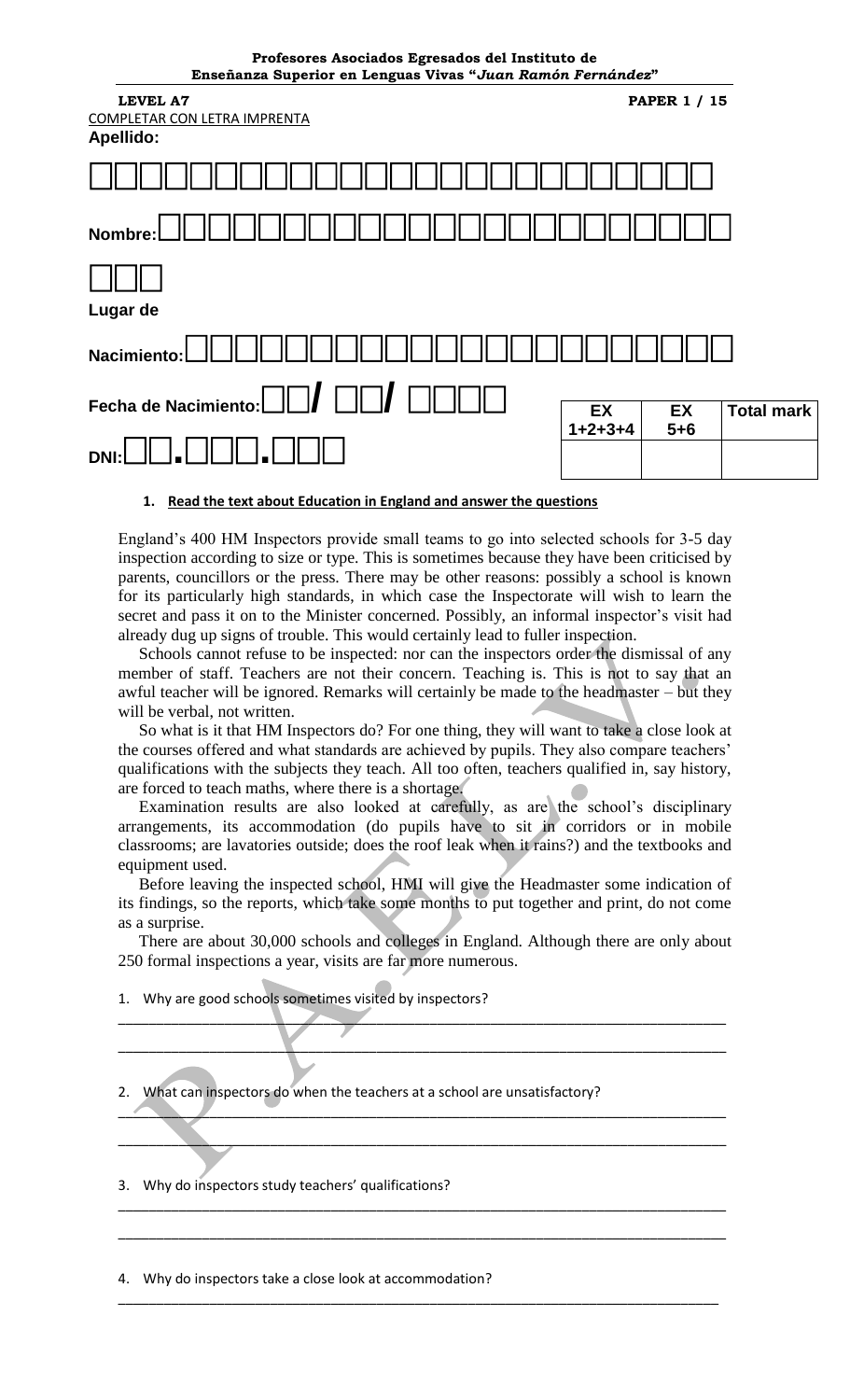\_\_\_\_\_\_\_\_\_\_\_\_\_\_\_\_\_\_\_\_\_\_\_\_\_\_\_\_\_\_\_\_\_\_\_\_\_\_\_\_\_\_\_\_\_\_\_\_\_\_\_\_\_\_\_\_\_\_\_\_\_\_\_\_\_\_\_\_\_\_\_\_\_\_\_\_\_\_\_\_

\_\_\_\_\_\_\_\_\_\_\_\_\_\_\_\_\_\_\_\_\_\_\_\_\_\_\_\_\_\_\_\_\_\_\_\_\_\_\_\_\_\_\_\_\_\_\_\_\_\_\_\_\_\_\_\_\_\_\_\_\_\_\_\_\_\_\_\_\_\_\_\_\_\_\_\_\_\_\_\_

\_\_\_\_\_\_\_\_\_\_\_\_\_\_\_\_\_\_\_\_\_\_\_\_\_\_\_\_\_\_\_\_\_\_\_\_\_\_\_\_\_\_\_\_\_\_\_\_\_\_\_\_\_\_\_\_\_\_\_\_\_\_\_\_\_\_\_\_\_\_\_\_\_\_\_\_\_\_\_\_

5. Why is it that inspectors' recommendations on schools do not come as a shock to headmasters?

## **1. Read about Jenny's first day at college and fill in the blanks with only ONE word only**

 It was Jenny's first day at college. She got up at a quarter to seven, dressed in the clothes she had chosen the night \_\_\_\_\_\_\_\_\_\_\_\_\_\_\_\_\_\_\_\_\_, had a quick cup of coffee and was off.  $\Box$ she stood waiting for the bus she realised  $\Box$ 

excited she felt. She was getting away from school and all its rules and regulations, was going to meet lots of new people and was about \_\_\_\_\_\_\_\_\_\_\_\_\_\_\_\_\_\_\_\_\_\_\_\_\_\_\_\_\_start a course she really wanted to do, business studies.

| The entrance hall was full of new students just<br>her. She looked at the |
|---------------------------------------------------------------------------|
| business studies students                                                 |
| a large room where there were                                             |
| all seemed to be the same age                                             |
|                                                                           |

\_\_\_\_\_\_\_\_\_\_\_\_\_\_\_\_\_\_\_\_ Jenny.

#### 2. **Go on reading and fill in the blanks with a suitable connective**

|          |       |                                                                                          | organised and what work was expected from the students. He_______________________ gave them                                                                                                                                          |  |
|----------|-------|------------------------------------------------------------------------------------------|--------------------------------------------------------------------------------------------------------------------------------------------------------------------------------------------------------------------------------------|--|
|          |       |                                                                                          | a lot of practical information in relation <b>Algebra 2018</b> the college and its buildings.                                                                                                                                        |  |
|          |       |                                                                                          | Then the whole group was taken to the library. It was not huge, ___________________________it had all                                                                                                                                |  |
|          |       |                                                                                          | the necessary material for their studies. They were also shown the study centre                                                                                                                                                      |  |
|          |       |                                                                                          | contained computers for student use and the "quiet" room, a place                                                                                                                                                                    |  |
|          |       | where work could be done without any noise or distractions.                              |                                                                                                                                                                                                                                      |  |
|          |       |                                                                                          | Jenny went to have lunch with some people from her course. After lunch, they had their first                                                                                                                                         |  |
|          |       |                                                                                          | class and Jenny realised that <b>All According the Search Contract Search Contract Search Contract Search Contract Search Contract Search Contract Search Contract Search Contract Search Search Search Search Search Search Sea</b> |  |
|          |       |                                                                                          | well. This made her a little nervous. She knew the effort her parents were making in                                                                                                                                                 |  |
|          |       |                                                                                          | to pay for her studies. But she was going to do well, she promised                                                                                                                                                                   |  |
| herself! |       |                                                                                          |                                                                                                                                                                                                                                      |  |
|          |       |                                                                                          |                                                                                                                                                                                                                                      |  |
|          |       | new friends to celebrate the start of life at college.                                   |                                                                                                                                                                                                                                      |  |
|          |       |                                                                                          |                                                                                                                                                                                                                                      |  |
| 3.       |       |                                                                                          | Fill in the blanks with the correct form of the verbs in brackets. When you see + use a                                                                                                                                              |  |
|          | modal |                                                                                          |                                                                                                                                                                                                                                      |  |
|          |       | The Government has almost doubled its spending on computer education in schools. Mr John |                                                                                                                                                                                                                                      |  |

Remmington, Education Minister, \_\_\_\_\_\_\_\_\_\_\_\_\_\_\_\_\_\_\_\_\_\_\_\_(announce) yesterday that the Computers for Everyone Programme (CEP) \_\_\_\_\_\_\_\_\_\_\_\_\_\_\_\_\_\_\_\_\_\_\_(+run) for two more years. The programme, which \_\_\_\_\_\_\_\_\_\_\_\_\_\_\_\_\_\_\_\_\_\_(begin) in 2013, was originally due to end next year and \_\_\_\_\_\_\_\_\_\_\_\_\_\_\_\_\_\_\_\_\_\_\_\_\_\_\_(have) a budget of U\$S 9 million. This amount \_\_ (raise) over the past year to U\$S 11 million.The programme \_\_\_\_\_\_\_\_\_\_\_\_\_\_\_\_\_\_\_\_ (now run) until March 2017 at a provisional cost of U\$S 20 million. CEP \_\_\_\_\_\_\_\_\_\_\_\_\_\_\_\_\_\_\_\_ (+ provide) courses for teachers and is intended \_\_\_\_\_\_\_\_\_\_\_\_\_\_\_ (develop) computer programmes for classroom use for personal computers. It (run) for many years now in partnership with a Ministry of Industry under which British-made personal computers \_\_\_\_\_\_\_\_\_\_\_\_\_\_\_\_\_\_\_\_\_\_(give) to schools at half price. In that way, virtually every secondary school student\_\_\_\_\_\_\_\_\_\_\_\_\_\_\_\_\_\_\_\_ (+ have) access to a